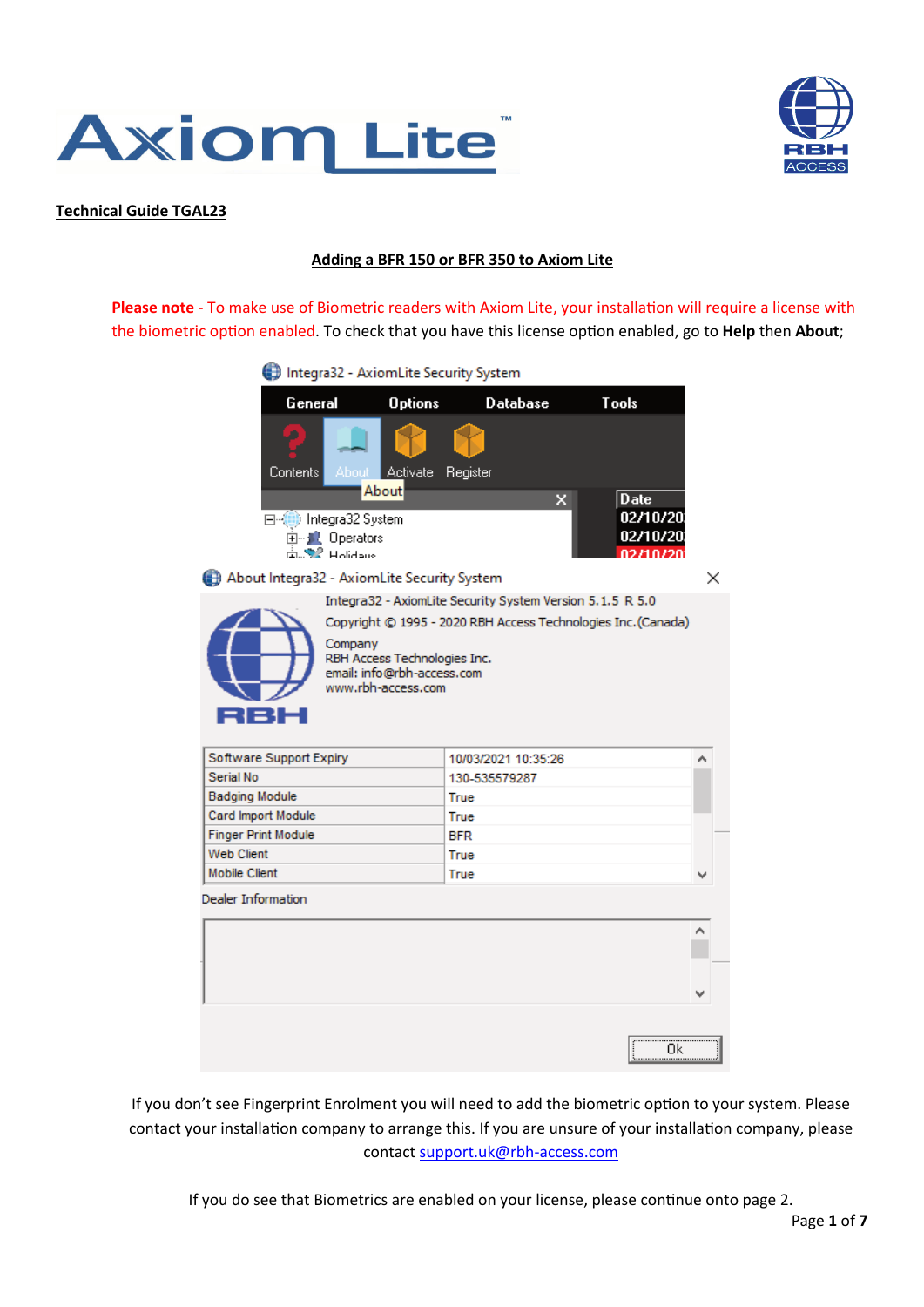## **Pre-Preparations**

- Your BFR reader should be powered up and connected via RJ45/Ethernet cable to the Axiom Lite PC, either directly or through a RJ45 hub/switch, or to a laptop that has the Device Discovery tool if you wish to preconfigure the BFR before adding it onto the customers network. Pre-configuring the BFR via laptop before adding it to the network is the recommended procedure as making changes to IP addresses, Subnet Masks and Default Gateways can be done without compromising any of the other programs that may be running on the Axiom Lite PC.
- The default IP address of a BFR reader is **192.168.0.66**, so make sure the Laptop or PC is already in this range, e.g. **192.168.0.20**
- First, select **Options** followed by **System Options.**

|                              | Integra32 - AxiomLite Security System |                    |             |                       |
|------------------------------|---------------------------------------|--------------------|-------------|-----------------------|
| General                      | <b>Options</b>                        | Database           | Tools:      | Add-in                |
|                              |                                       |                    |             |                       |
| System 0                     | <b>Tellieux L. Sustem Messages</b>    | <b>AP Activity</b> |             | Visitor Configuration |
|                              |                                       | ×                  | <b>Date</b> |                       |
| Integra32 System             |                                       |                    |             | 02/10/2020 08:45      |
| 由…」 <mark>!</mark> Operators |                                       |                    |             | 02/10/2020 09:13      |
| Ė.<br>Holidays               |                                       |                    |             | 02/10/2020 09:13      |

• Select the **Badge** tab, then select **BFR – Series** from the drop-down list beneath **Fingerprint device**, followed by **OK** to confirm.

| Options                                                                                                                | ×      |
|------------------------------------------------------------------------------------------------------------------------|--------|
| Badge   Font   Email  <br>General                                                                                      |        |
| O IP<br>⊙ General<br>Picture device type                                                                               |        |
| Picture device                                                                                                         |        |
| Camera 1                                                                                                               |        |
| Signature device                                                                                                       |        |
| Device 1                                                                                                               |        |
| Fingerprint device                                                                                                     |        |
| <b>BFR</b> - Series                                                                                                    |        |
| None<br>TouchStar<br>TouchStar TCP<br>RBHBIO-002<br>Bioscrypt<br><b>BFR</b> - Series<br>Sagem                          |        |
| Duplex Badge Printing                                                                                                  |        |
| $\overline{\blacktriangledown}$ Use Dazzle90 settings for photo capture<br>Biometric reader connected to local comport |        |
| Magnetic Encoder Setup                                                                                                 |        |
|                                                                                                                        |        |
| 0k                                                                                                                     | Cancel |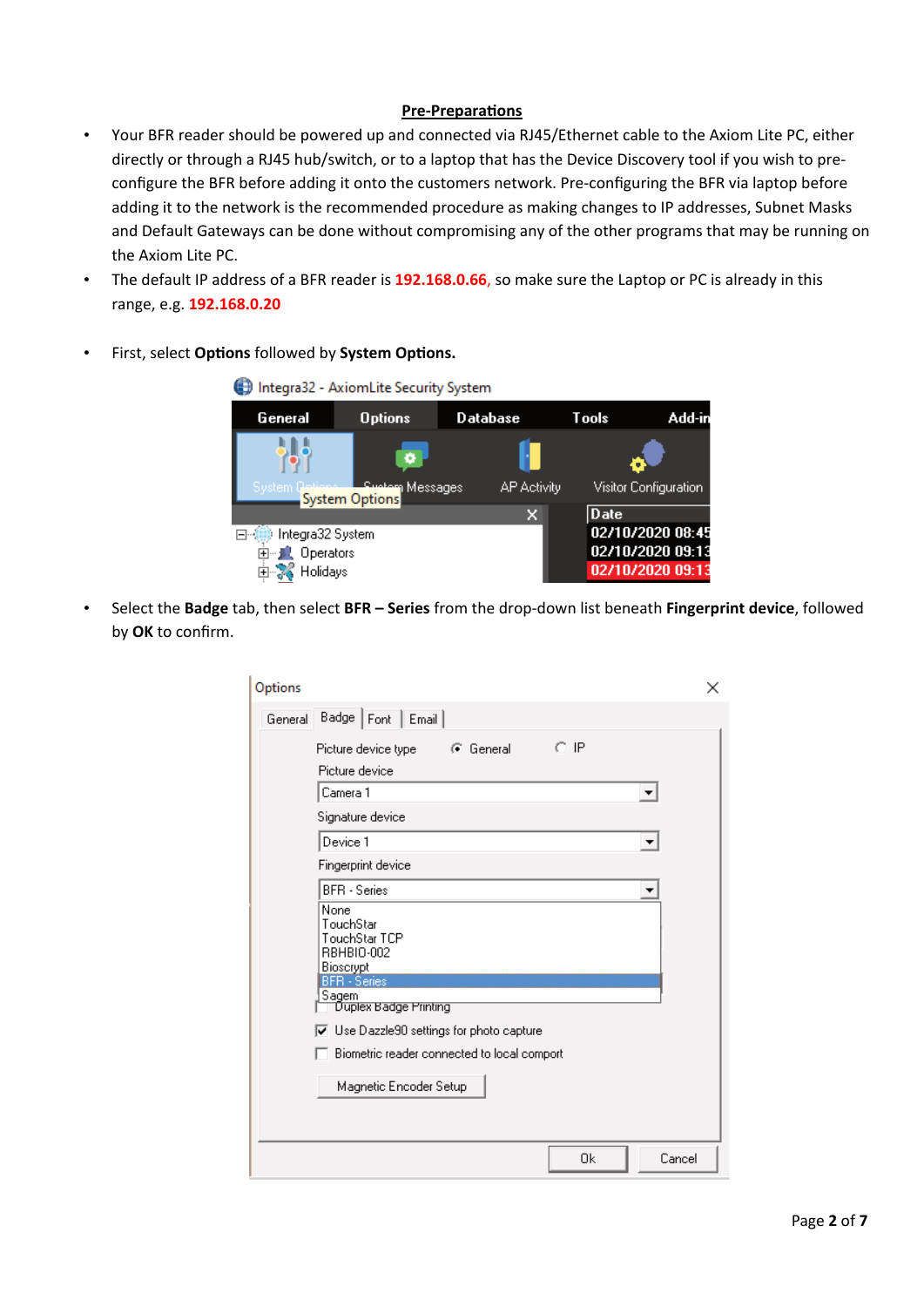# **Configuring the BFR Reader**

• To successfully add a BFR to the system, you will be making use of the **Device Discovery** and **Fingerprint** tools. They are both found in the Tools menu which is located at the top of the software screen.

| Integra32 - AxiomLite Security System |                |                     |           |                |                      |             |                  |
|---------------------------------------|----------------|---------------------|-----------|----------------|----------------------|-------------|------------------|
| General                               | <b>Options</b> | Database            | Tools     | Add-ins        | Reports              | Help        |                  |
|                                       |                | இ                   |           | ≛              | $2 = 1$              |             | $(\mathbf{r},t)$ |
| <b>Backup</b>                         | Void Cards     | <b>Finger Print</b> | Query FPR | Badge Designer | <b>Custom Fields</b> | Card Import | de Discovery     |
|                                       |                | ×.                  | Date      |                | Log message          |             | Device Discovery |

• Select **Device Discovery** and locate the BFR reader by selec�ng the **Accessories** tab, then **Search.** This will find any RBH IP based equipment in the system. In the example below, the BFR 150 reader has an IP address of 192.168.1.88. **Make a note of your BFR's IP address as you will need it shortly.**

| (# RBH IP Locator (ver 2.0.5556.16973)                                                                                  |                    |                                        |                                                                                          |                   |                   |               |               | □ | ×          |
|-------------------------------------------------------------------------------------------------------------------------|--------------------|----------------------------------------|------------------------------------------------------------------------------------------|-------------------|-------------------|---------------|---------------|---|------------|
| File                                                                                                                    |                    |                                        |                                                                                          |                   |                   |               |               |   |            |
| Accessories<br>Controllers                                                                                              |                    |                                        |                                                                                          |                   |                   |               |               |   |            |
| Index                                                                                                                   | <b>Device Name</b> | Location                               |                                                                                          | <b>Model Name</b> | <b>IP</b> Address | Subnet Mask   | Gateway       |   | <b>MAC</b> |
|                                                                                                                         | Garden cashdesk    |                                        |                                                                                          | RBH-BFR-150-S     | 192.168.1.88      | 255.255.255.0 | 192.168.0.254 |   | 000        |
| 2                                                                                                                       | Workshop           |                                        |                                                                                          | RBH-Atom(HW1.2)   | 192.168.1.249     | 255.255.255.0 | 192.168.1.254 |   | 00 01      |
| $\left\langle \cdot \right\rangle$                                                                                      |                    |                                        |                                                                                          |                   |                   |               |               |   | >          |
| Networks:<br>Realtek PCIe GBE Family Controller<br>192.168.1.20<br>build date: 2015 03 19: 10 25 48<br>firmware: RBH 3A |                    | $\mathcal{O}_N$<br>$\lambda_{\rm D} t$ | search<br>All Networks<br>Device IP<br>O<br>$\sqrt{ }$ Controllers<br>$\vee$ Accessories |                   | Search            |               |               |   |            |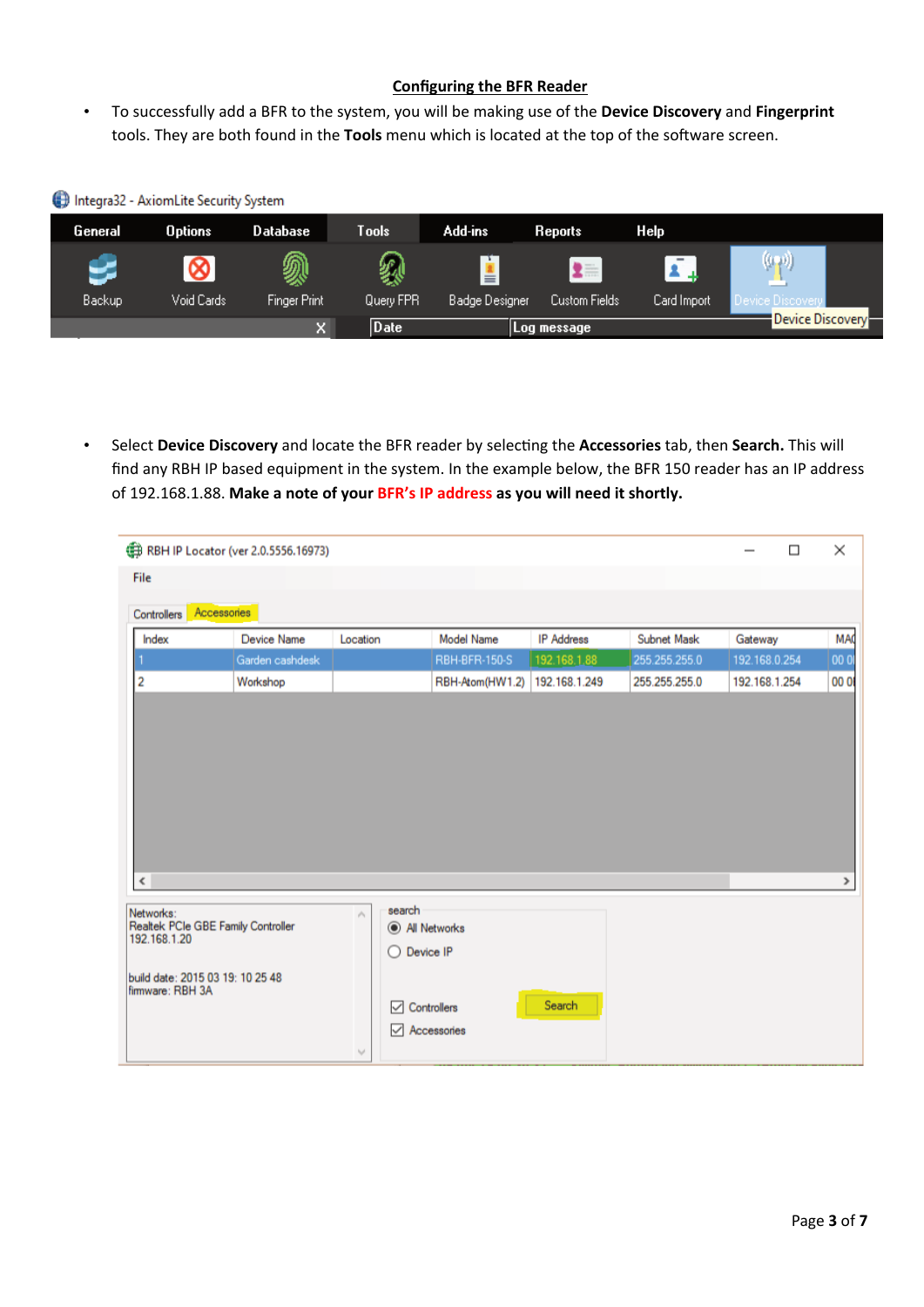• Expand/Fullscreen the Device Discovery tool or move the bottom scroll bar to the right to reveal the **Connect** button for the BFR reader. Select the **Connect** button.

|                                  | <b>B</b> RBH IP Locator (ver 2.0.5556.16973) |                           |                                                |               |               | П                  | $\times$ |
|----------------------------------|----------------------------------------------|---------------------------|------------------------------------------------|---------------|---------------|--------------------|----------|
| File                             |                                              |                           |                                                |               |               |                    |          |
| <b>Controllers</b>               | Accessories                                  |                           |                                                |               |               |                    |          |
| be Name                          | Location                                     | Model Name                | <b>IP Address</b>                              | Subnet Mask   | Gateway       | <b>MAC Address</b> | connect  |
| n cashdesk                       |                                              | RBH-BFR-150-S             | 192.168.1.88                                   | 255.255.255.0 | 192.168.0.254 | 00 0E E3 06 06 71  | connect  |
| hop                              |                                              | RBH-Atom(HW1.2)           | 192.168.1.249                                  | 255.255.255.0 | 192.168.1.254 | 00 0E E3 02 B3 D0  | connect  |
| ∢                                |                                              |                           |                                                |               |               |                    | $\,$     |
|                                  |                                              |                           |                                                |               |               |                    |          |
| Networks:<br>192.168.1.20        | Realtek PCIe GBE Family Controller           | $\mathcal{O}_\mathcal{C}$ | search<br>All Networks<br>$\bigcirc$ Device IP |               |               |                    |          |
| build date: 2015 03 19: 10 25 48 |                                              |                           |                                                |               |               |                    |          |

• You will be asked for credentials in order to access the BFR web browser page. Enter RBH as the login ID and password as the password. You will then see the BFR web browser page. Select Communication Settings from the list on the left-hand side of the screen

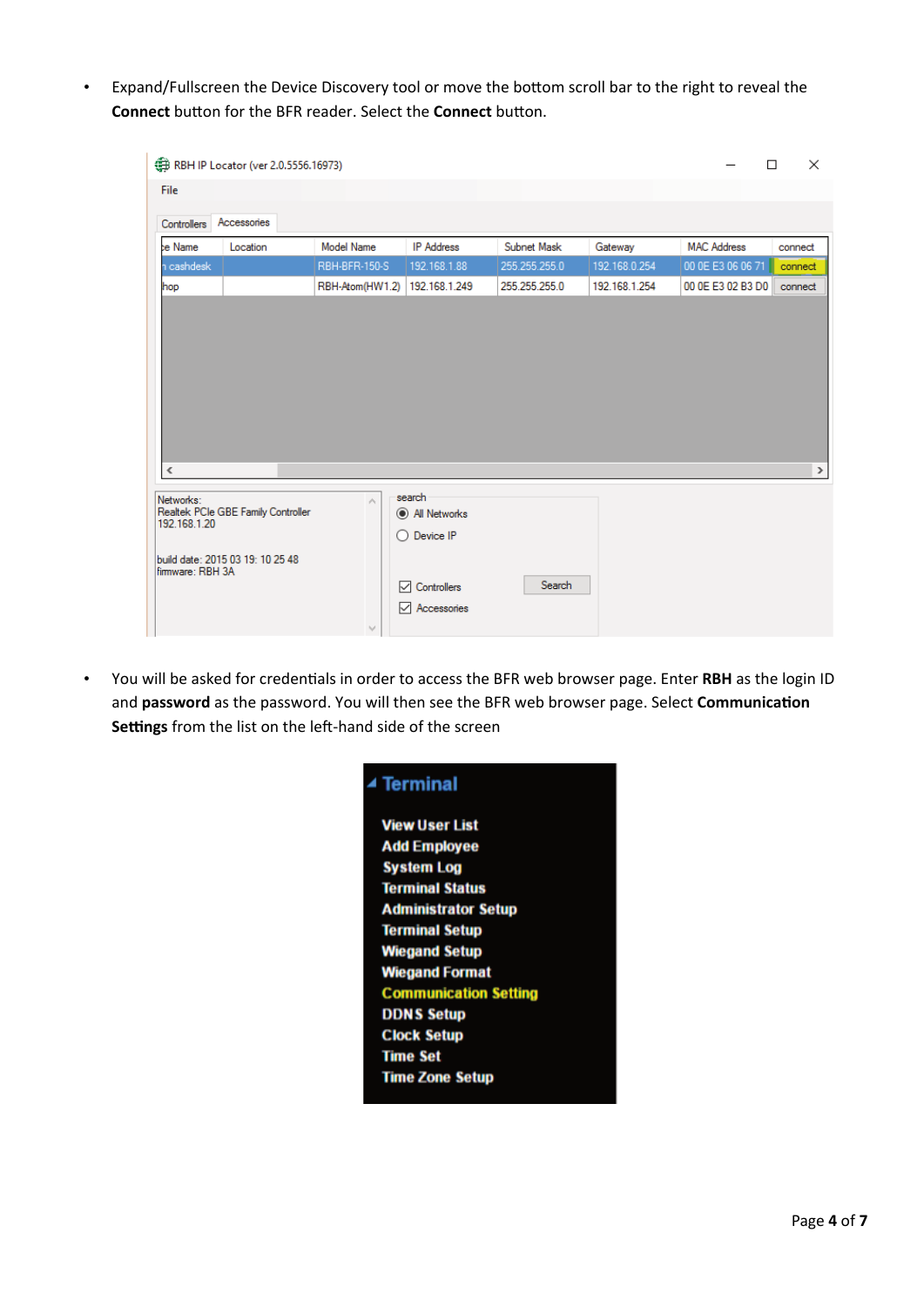If you are assigning a specific IP address to the BFR reader, enter the IP address, subnet mask, default gateway and DNS Server IP (if applicable) on this screen. The default Port Number for a BFR reader is **2000**, but **3002** can also be used. **Make a note of the Port Number as you will need this shortly.**

| <b>COMMUNICATION SETTING</b>          |                                              |  |  |  |  |
|---------------------------------------|----------------------------------------------|--|--|--|--|
| <b>Net Mode</b>                       | <b>TYPE: STATIC IP</b><br>$\pmb{\mathrm{v}}$ |  |  |  |  |
| <b>IP Address</b>                     | . 88<br>192<br>. 168<br>$\cdot$ 1            |  |  |  |  |
| <b>Subnet Mask</b>                    | 255<br>.255<br>. 255<br>$\cdot$ 0            |  |  |  |  |
| <b>Default Gateway IP</b>             | $\vert . \vert 0$<br>192<br>. 168<br>. 254   |  |  |  |  |
| <b>DNS Server IP</b>                  | 192<br>. 168<br>$\cdot$ 4<br>160<br>v.       |  |  |  |  |
| <b>Operation Mode (Software Used)</b> |                                              |  |  |  |  |
| <b>Connection Mode</b>                | <b>TCP SERVER ▼</b>                          |  |  |  |  |
| <b>Port Number</b>                    | 3002                                         |  |  |  |  |

• When you have made any necessary changes to the BFR's Communication Settings, select **Save** at the bottom of the screen. You can now exit the BFR's web browser page and return to the Axiom Lite software.

| <b>Operation Mode (Software Used)</b> |                                                                  |
|---------------------------------------|------------------------------------------------------------------|
| <b>Connection Mode</b>                | <b>TCP SERVER ▼</b>                                              |
| <b>Port Number</b>                    | 3002                                                             |
| <b>WEB Management Port</b>            |                                                                  |
| <b>Http Port Management</b>           | $\bullet$ UNBLOCK(80) $\circ$ BLOCK                              |
| <b>Access Key( Software Used)</b>     |                                                                  |
|                                       | ● Disable ● Enable<br>00<br>: 00<br>: 00<br>: 00<br>: 00<br>: 00 |
|                                       | <b>SAVE</b>                                                      |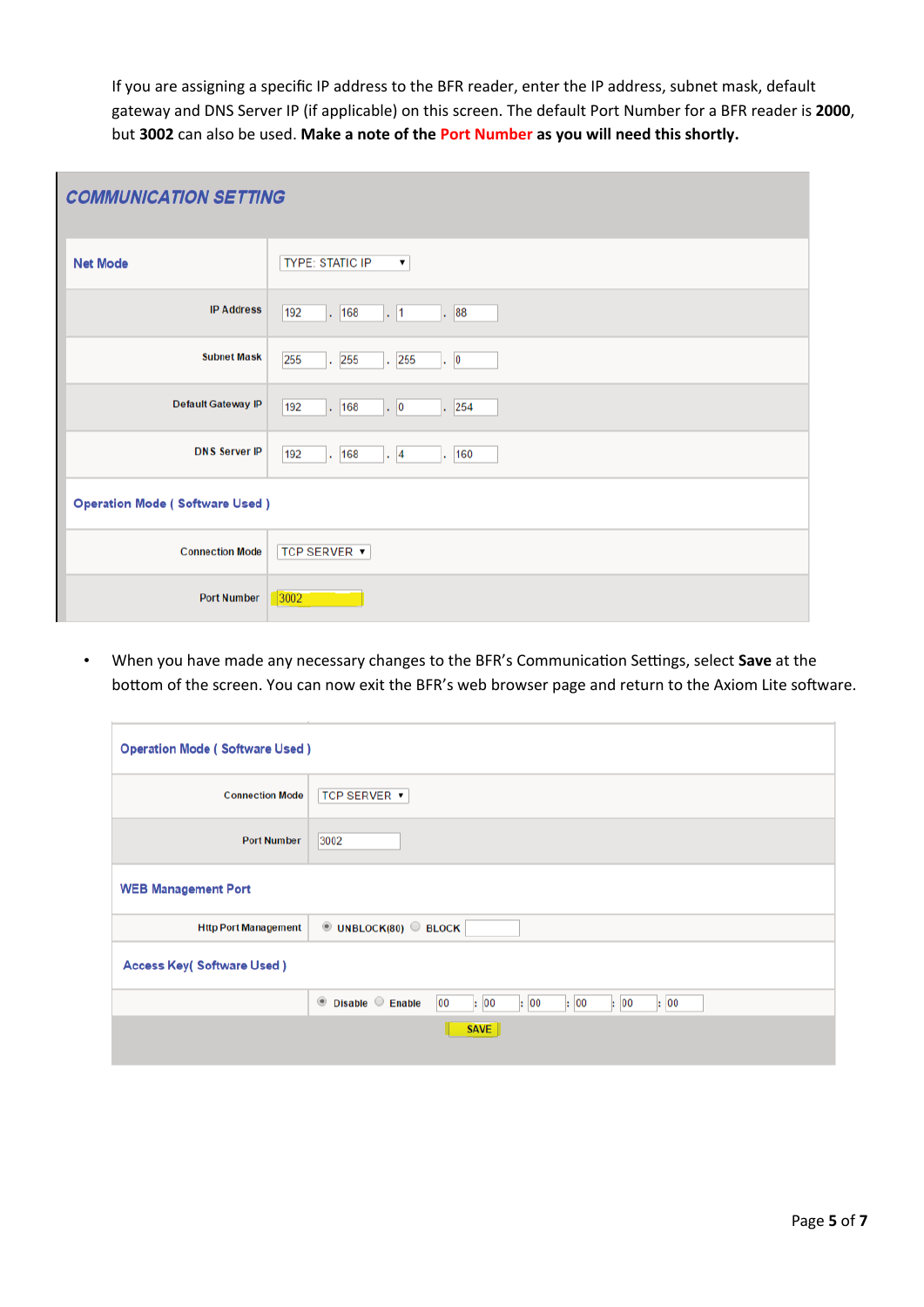### **Adding the BFR to the software**

• Go to **Tools**, then select **Finger Print.**



### • Select **New**



No devices configured. Click on the [New] button to configure a new device

• Give the BFR reader a name that best describes its loca�on, e.g. **Main Entrance BFR Reader**. The **Terminal ID** is always **1** as each BFR reader is individually IP addressed, and the BFR is the singular device with that IP address. Enter the BFR's **IP address** and **Port Number** that was found/set up on the Web Browser page.

| Description | Main Entrance BFR Reader         |
|-------------|----------------------------------|
| Terminal ID | ∃                                |
| IP address  | 192.168.1.88                     |
| Port number | 3002                             |
| Login ID    |                                  |
| Password    |                                  |
| Reader      | Reader 1<br>$\blacktriangledown$ |
|             |                                  |
|             |                                  |
|             |                                  |